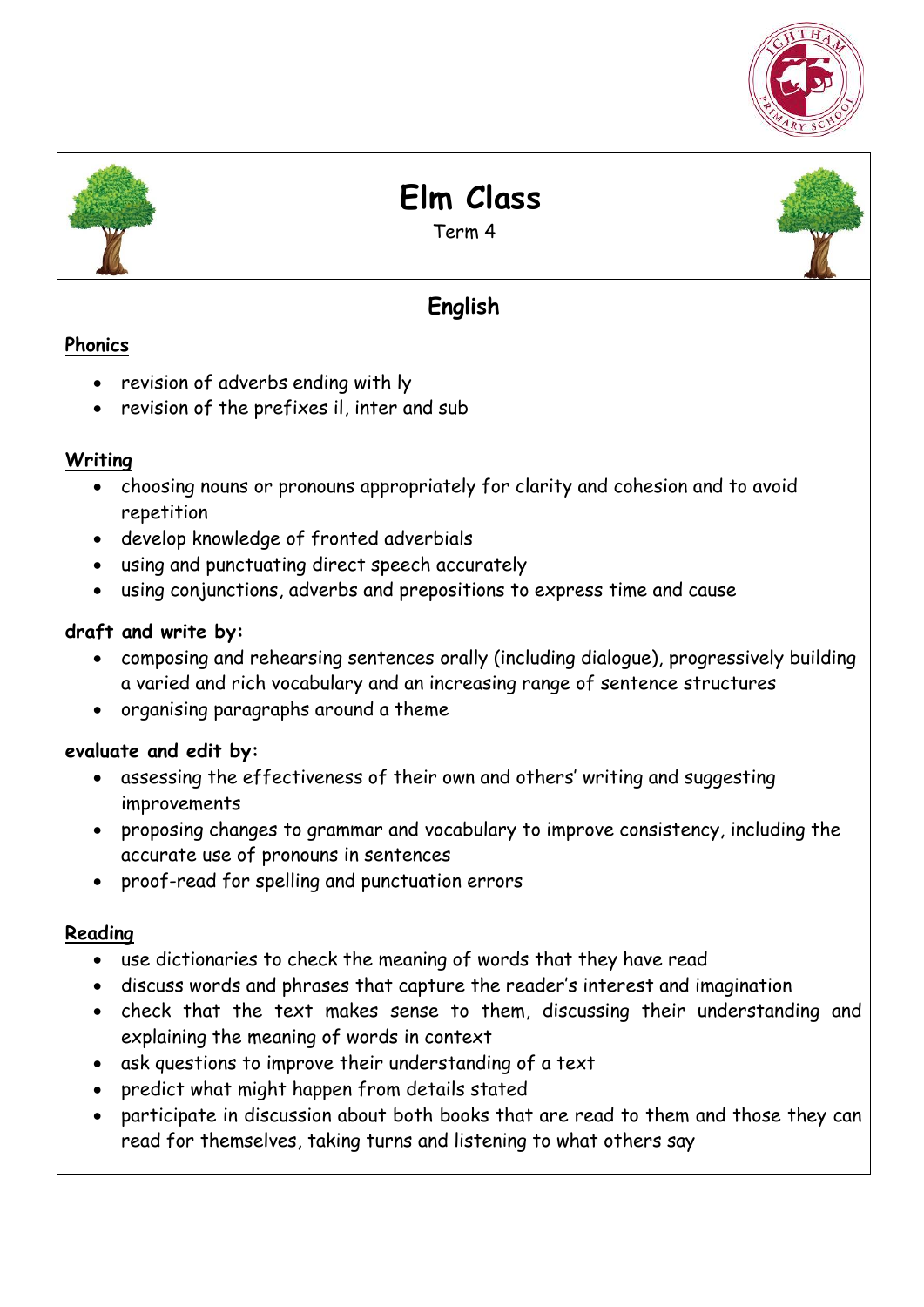## **Maths**

#### **Place Value**

count in multiples of 6, 7, 9, 25 and 1000

### **Fractions and Decimals**

- recognise and show, using diagrams, families of common equivalent fractions
- count up and down in hundredths;
- recognise that hundredths arise when dividing an object by one hundred and dividing tenths by ten.
- solve problems involving increasingly harder fractions to calculate quantities,
- use fractions to divide quantities, including non-unit fractions where the answer is a whole number
- add and subtract fractions with the same denominator
- recognise and write decimal equivalents of any number of tenths or hundredths
- recognise and write decimal equivalents to 1/4, 1/2 and 3/4
- find the effect of dividing a one- or two-digit number by 10 and 100, identifying the value of the digits in the answer as ones, tenths and hundredths
- round decimals with one decimal place to the nearest whole number
- compare numbers with the same number of decimal places up to two decimal places

# **Science – Living Things in their Habitats**

As a scientist, I will be improving my scientific knowledge by:

- recognising that living things can be grouped in a variety of ways.
- exploring and using classification keys to help group, identify and name a variety of living things in their local and wider environment.
- recognising that environments can change and that this can sometimes pose dangers to living things.

As a Scientist, I will be improving my scientific skills by:

- gathering, recording, classifying and presenting data in a variety of ways to help in answering questions.
- reporting on findings from enquiries, including oral and written explanations.